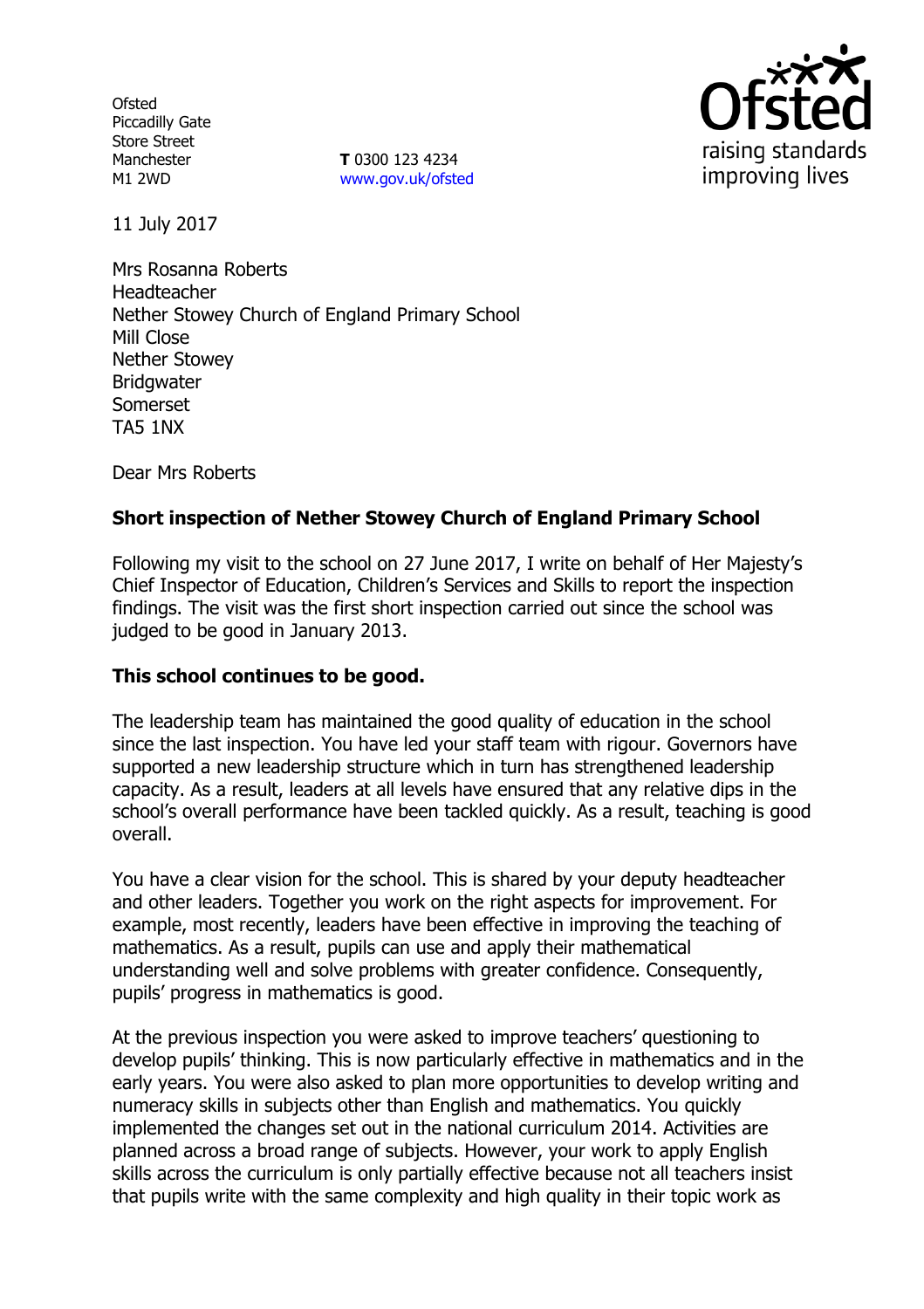

they do in English lessons.

The views of parents are generally positive. Nearly 90% of the parents who responded to the online questionnaire, Parent View, stated that they would recommend the school to others. However, you, along with governors, acknowledge that there is more to do to secure parental satisfaction. A very small minority of parents raised concerns about pupils' behaviour and the progress their children make.

## **Safeguarding is effective.**

Leaders have ensured that safeguarding arrangements are fit for purpose. Records are detailed, up to date and carefully maintained. The training that staff and governors receive means that they are well equipped to notice and report concerns. Inspection evidence confirms that staff apply their training to their daily work, report concerns and follow up on the action that designated safeguarding leaders have taken. Designated leaders for safeguarding work closely with external agencies in a timely way to ensure that pupils' risk of harm is minimised. Leaders do not waver in their decisions to take concerns further when needed. Systems in place to manage pupils who demonstrate challenging behaviour are fit for purpose and staff training is up to date.

Governors are vigilant in their assessment of site safety; for example, recent upgrading to the external boundary of the early years outdoor area provides a safe and secure area to learn.

Pupils said they feel safe in school. They said that when issues do arise, adults help them sort them out quickly. They know how to keep safe online and are aware of the potential risks of online bullying.

# **Inspection findings**

- A key line of enquiry to ascertain that the school remained good was to establish the effectiveness of the teaching of mathematics in bringing about consistently good pupil outcomes. These were above the national average in 2016. However, the proportion of pupils who exceeded the standards expected for their age was considerably lower.
- The teaching of mathematics is good. You have provided staff with a comprehensive menu of staff training and support and used external support through mathematics network meetings well to upgrade teachers' knowledge and skills in the teaching of mathematics.
- There are regular opportunities for pupils to use and apply their mathematical skills. Pupils are encouraged to think hard and deepen their understanding. They solve problems and reason well. Pupils say that their mathematics lessons are more challenging now than previously. As a result, a greater proportion of pupils is working at the higher standard in mathematics.
- My second line of enquiry was to examine the impact of leaders' actions to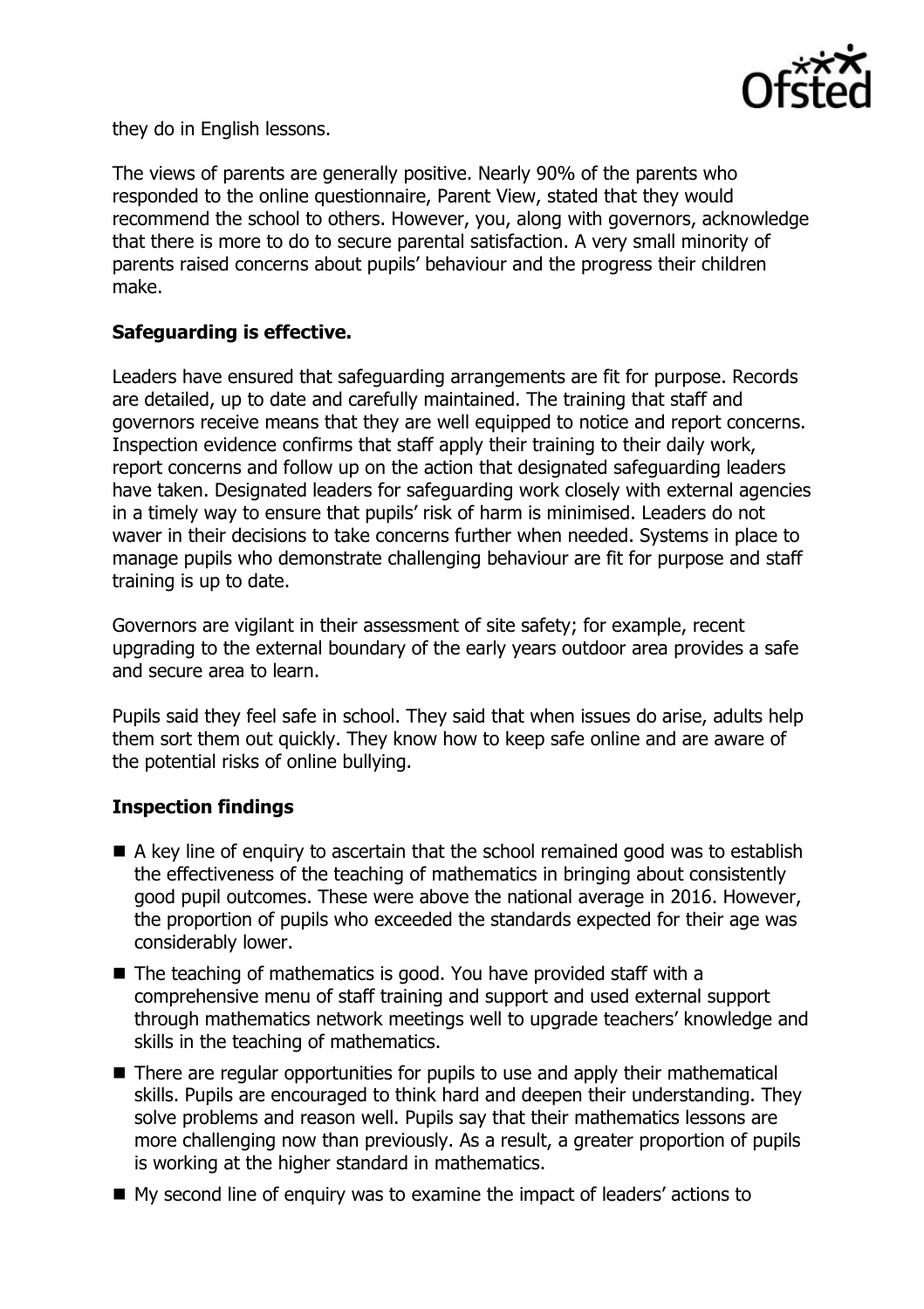

improve pupils' attendance, particularly for pupils who have special educational needs and/or disabilities and for pupils known to be eligible for free school meals.

- Whole-school attendance has improved this year and is in line with the national average, including for disadvantaged pupils.
- The attendance of the most vulnerable pupils and those who have special educational needs and/or disabilities is checked rigorously. However, a few of these pupils do not attend well enough. Governors recognise that there is more to do in this aspect.
- Another area I looked at was the effectiveness of leaders' actions to ensure that all groups of pupils are making consistently good progress in their writing. This is because a smaller-than-average proportion of low-attaining boys met the standards expected for their age in writing at the end of Year 2. In addition, no pupils exceeded these standards at the end of key stage 1. I also looked at how effectively the most able pupils are challenged across the school.
- Overall, the teaching of writing across the school is good. Most pupils make good progress and can apply their writing skills well. However, the writing seen in other subject areas shows that teachers do not consistently expect pupils to apply the full range of skills they are taught in English lessons.
- The teaching of phonics is good. As a result, outcomes have improved consistently over a number of years. Most pupils apply their knowledge and understanding of phonics to their writing. As a result, spelling is increasingly accurate.
- **Pupils who were previously low-attaining in Year 3 receive precise teaching that** is closely matched to their needs. Consequently, these pupils write with better stamina and precision. They use ambitious word choices to add detail and spell with increasing accuracy. As a result, these pupils are catching up quickly towards the standards that are expected for their age.
- Staff training and regular moderation of writing outcomes has improved teachers' subject knowledge about the skills pupils need to write at the highest standards. However, there is room to improve the most able pupils' writing even further. In a few classes, the most able pupils do not receive challenging work quickly enough. In such cases, pupils' concentration falters and their learning slows. Leaders' checks on pupils' progress do not take into account pupils' prior attainment. Hence, the variability of the progress of a few middle-attaining pupils and the most able pupils is not readily identified or acted on as swiftly as it could be.
- Children in Reception make strong progress in their writing development. Most children can write in sentences and many can expand their ideas well. The most able children make good and often rapid progress in writing.